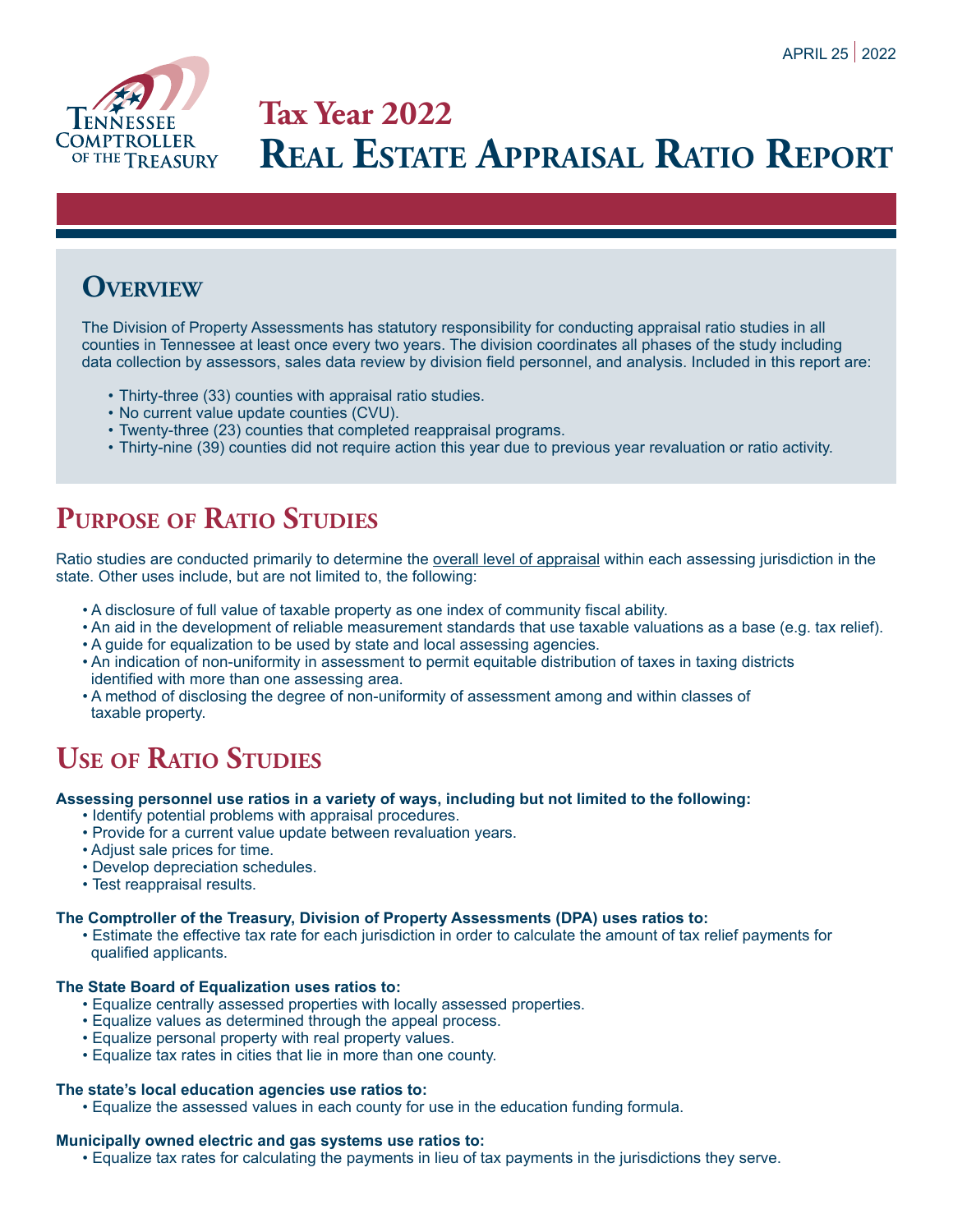Basic Principle of Appraisal Ratio: Measuring the relationship between *Appraised Value* and *Market Value*. On the **appraisal date,** January 1 of the year of reappraisal, market and appraised values, should be similar. As time passes between reappraisals, the disparity between these values may increase. This disparity is what creates an appraisal ratio.

The **appraised value divided by the sale price** produces the appraisal ratio. APPRAISED VALUE



### **Ratio Study Procedures and Considerations**

#### DATA COLLECTION AND VERIFICATION OF SALES

Accurate and complete property sales information is critical in order to properly measure the relationship of sale prices to appraised values in a jurisdiction. The assessor of property in each county performed sales data collection and verification for use in the ratio study in accordance with the Sales Data Collection and Verification Manual: DPA, 2020.

The Division of Property Assessments monitored to ensure the collection and verification of sales information was accomplished within acceptable standards of accuracy and completeness. The monitoring focused on the following:

#### **Completeness of the Sales File**

To evaluate the completeness of the sales file, DPA personnel conducted a deed inventory of recorded property sales in the county. The results were then compared to the property records of the assessor to ensure that transfers were properly reflected.

#### **Farm and Commercial/Industrial Sales**

Sales with farm and commercial/industrial classifications are required to have a verification form completed on each sale. DPA staff reviewed these records for compliance and the resulting qualification determinations.

#### **Acceptance or Rejection of Warranty Deeds**

Although only valid 2021 transfers of real property that met the statutory standard for an arm's length transaction between a willing buyer and willing seller were used to compute the sales ratio, all warranty deeds were analyzed. If a deed was disqualified, the reason for rejection was entered and verified. Common situations for disqualification included sales to family members, sales that contained personal property items, forced sales, etc. A complete list of accept and reject codes and explanations can be found in the Sales Data Collection and Verification Manual: DPA, 2020.

#### DATA ANALYSIS

Once the data was collected and monitored, the analysis phase of the ratio study began. A ratio for each sale was calculated by dividing the appraised value from the previous year by the sale price.

#### **Outlier and Standard Deviation Trims**

Accepted sales having an appraised value to sale price ratio of less than twenty percent (20%) or greater than five hundred percent (500%) were excluded as obvious data errors. At that point, the arithmetic mean and standard deviation were computed, and trim points of two standard deviations from the mean were established. Sales falling outside those trim points were also set aside.

#### **Representativeness of Data**

The ratio study in general is only valid to the extent that the sales used are representative of the population. Optimal representativeness is achieved when: (1) appraisal procedures used to value the sales parcels are similar to procedures used to value the corresponding populations, and (2) sale properties are not unduly concentrated in certain areas or types of property with appraisal levels that differ from the general level of appraisal in the population.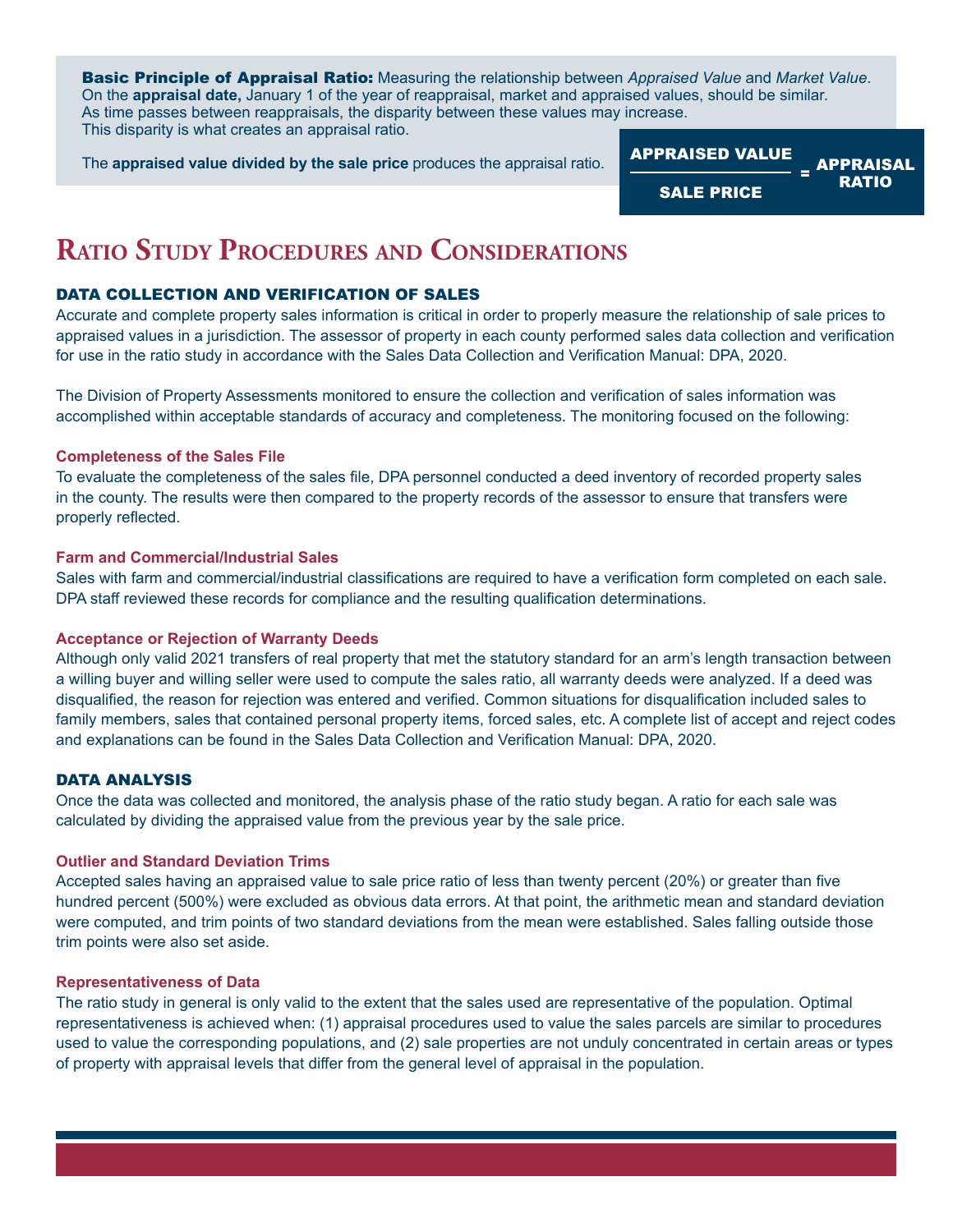In addition to the major classifications of real property (residential, commercial/industrial, and farm), each study was further stratified into groupings such as area or neighborhood, city, land type/total land units, improvement type, effective year built, and month of sale. These groupings were analyzed and compared to ensure that no strata was over represented in the study, which would unduly influence the overall results. If strata were discovered to be unduly represented, a random selection of sales within the strata was removed, leaving a more representative number of sales for that group.

#### **Estimating Unsold Property Performance**

An important objective of the ratio study was to determine appraisal performance for the entire population of properties. As long as both sold and unsold properties are appraised in the same manner, statistics calculated in the ratio study can be used to infer appraisal performance for unsold parcels. In order to ensure that sold and unsold properties were appraised in the same manner, the split sample technique was employed in each of the appraisal ratio counties and current value update counties.

#### **Split Sample Technique**

The split sample technique splits the sales file into two parts: (1) sales with value changes made after the date of sale and (2) sales with no value change after the sale date. If the ratios and statistics for each split study were significantly different or if there were an extraordinary number of changes made to the file after the date of the sale, the overall study results are not valid. The recommended corrective action for this situation is to use the appraised value at the time of sale (unless the changes are the result of specific criteria such as new construction or physical land changes).

#### FINAL ANALYSIS

Once the sales package was analyzed for completeness, verification, representativeness, and possible sales chasing, a final report was computed. The final report included the computation of the number of observations, arithmetic mean, median, weighted mean, coefficient of variation (COV), coefficient of dispersion about the median (COD), price-relateddifferential (PRD), and price-related-bias (PRB). A histogram showing the distribution of the ratios was also produced. This report was comprised of two parts: (1) the initial report, which presents statistics for locally assessed property, and (2) a report with a proportionate number of observations added with ratios of 1.0000 to represent centrally assessed properties.

#### DISTRIBUTION OF RESULTS

Upon approval of the final report by the DPA Director, a letter transmitting the results was sent to the Assessor of Property, Trustee, County Mayor/Executive, and City Collecting Officials and Mayors of affected cities and towns within the county; the Executive Secretary of the State Board of Equalization; and the appropriate division personnel. The DPA retained a copy of the final reports and letters.

#### CURRENT VALUE UPDATE COUNTIES

Counties in Tennessee are on either a 4-, 5-, or 6-year cycle for reappraisal. In the third year of a six-year reappraisal cycle, a ratio study is performed to determine the overall level of appraisal for the jurisdiction. If the results of that ratio study reflect an overall median ratio of less than ninety percent (90%) of fair market value, all properties in the county are updated to market value. If any subclass of property does not have a level of appraisal within ten percent (10%) of the overall level of appraisal for the jurisdiction, the subclass is updated to the overall level. There were no counties scheduled for a CVU in 2022.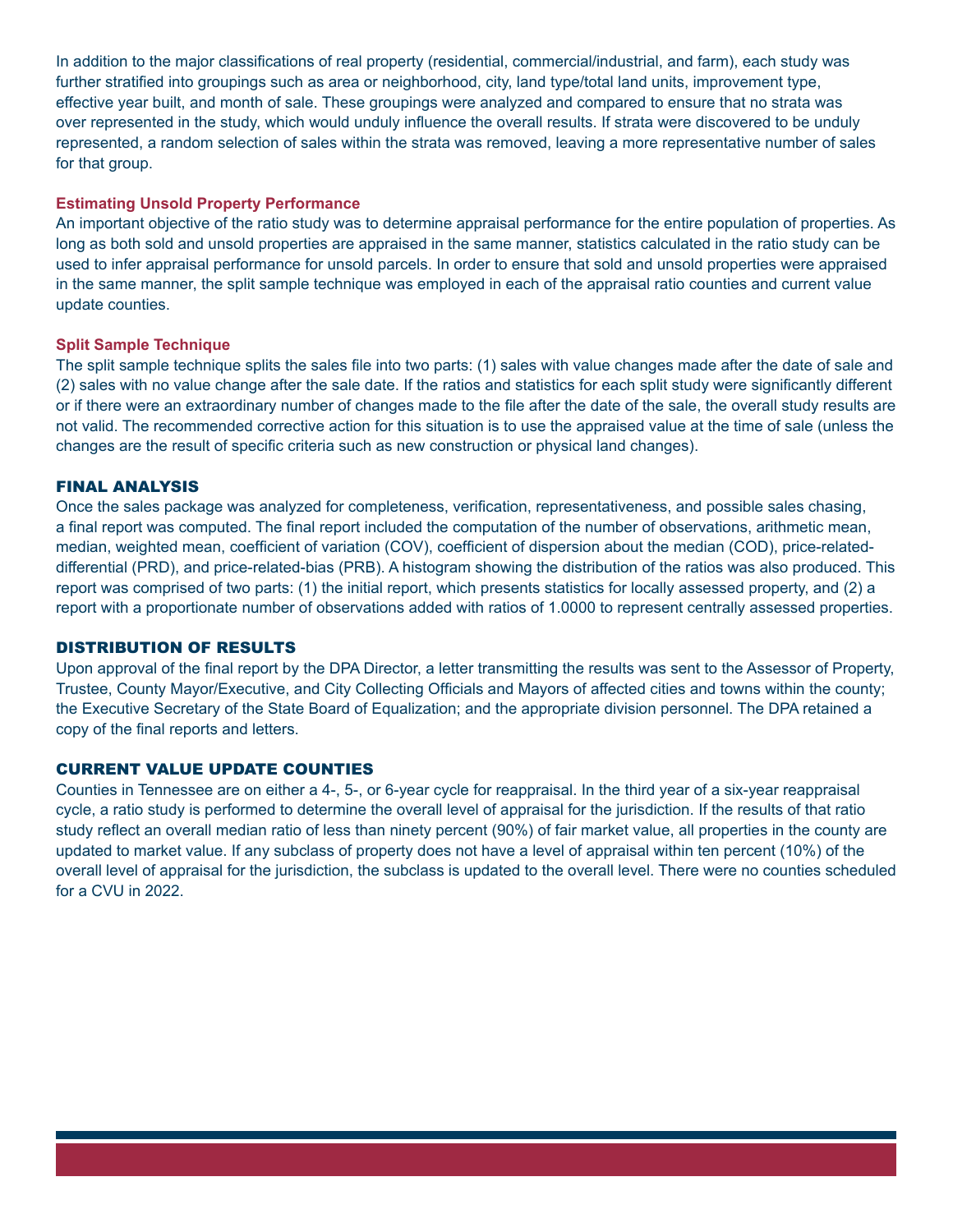# **Overall Median Ratios for All Assessed Real Property by County**



| RATIO STUDY COUNTY (33) |              |                  | <b>REAPPRAISAL COUNTY (23)</b> |                   |              | <b>CVU COUNTY (0)</b> |              |
|-------------------------|--------------|------------------|--------------------------------|-------------------|--------------|-----------------------|--------------|
| <b>COUNTY</b>           | <b>RATIO</b> | <b>COUNTY</b>    | <b>RATIO</b>                   | <b>COUNTY</b>     | <b>RATIO</b> | <b>COUNTY</b>         | <b>RATIO</b> |
| <b>ANDERSON</b>         | 0.7295       | <b>FENTRESS</b>  | 0.8083                         | <b>LAUDERDALE</b> | 1.0000       | <b>ROANE</b>          | 0.7298       |
| <b>BEDFORD</b>          | 1.0000       | <b>FRANKLIN</b>  | 1.0000                         | <b>LAWRENCE</b>   | 1.0000       | <b>ROBERTSON</b>      | 0.6862       |
| <b>BENTON</b>           | 0.7969       | <b>GIBSON</b>    | 0.9060                         | <b>LEWIS</b>      | 0.7681       | <b>RUTHERFORD</b>     | 1.0000       |
| <b>BLEDSOE</b>          | 1.0000       | <b>GILES</b>     | 1.0000                         | <b>LINCOLN</b>    | 0.8536       | <b>SCOTT</b>          | 0.7937       |
| <b>BLOUNT</b>           | 0.8150       | <b>GRAINGER</b>  | 1.0000                         | <b>LOUDON</b>     | 1.0000       | <b>SEQUATCHIE</b>     | 0.7423       |
| <b>BRADLEY</b>          | 1.0000       | <b>GREENE</b>    | 0.6792                         | <b>McMINN</b>     | 0.6829       | <b>SEVIER</b>         | 1.0000       |
| <b>CAMPBELL</b>         | 0.8697       | <b>GRUNDY</b>    | 0.7777                         | <b>McNAIRY</b>    | 1.0000       | <b>SHELBY</b>         | 1.0000       |
| <b>CANNON</b>           | 0.6820       | <b>HAMBLEN</b>   | 0.7751                         | <b>MACON</b>      | 0.6030       | <b>SMITH</b>          | 1.0000       |
| <b>CARROLL</b>          | 0.8039       | <b>HAMILTON</b>  | 1.0000                         | <b>MADISON</b>    | 1.0000       | <b>STEWART</b>        | 1.0000       |
| <b>CARTER</b>           | 1.0000       | <b>HANCOCK</b>   | 1.0000                         | <b>MARION</b>     | 1.0000       | <b>SULLIVAN</b>       | 1.0000       |
| <b>CHEATHAM</b>         | 0.8679       | <b>HARDEMAN</b>  | 0.8178                         | <b>MARSHALL</b>   | 1.0000       | <b>SUMNER</b>         | 0.8953       |
| <b>CHESTER</b>          | 1.0000       | <b>HARDIN</b>    | 0.8123                         | <b>MAURY</b>      | 1.0000       | <b>TIPTON</b>         | 0.8064       |
| <b>CLAIBORNE</b>        | 1.0000       | <b>HAWKINS</b>   | 1.0000                         | <b>MEIGS</b>      | 1.0000       | <b>TROUSDALE</b>      | 1.0000       |
| <b>CLAY</b>             | 1.0000       | <b>HAYWOOD</b>   | 0.9587                         | <b>MONROE</b>     | 0.7778       | <b>UNICOI</b>         | 1.0000       |
| <b>COCKE</b>            | 0.7300       | <b>HENDERSON</b> | 0.7317                         | MONTGOMERY 0.8869 |              | <b>UNION</b>          | 1.0000       |
| <b>COFFEE</b>           | 1.0000       | <b>HENRY</b>     | 0.7695                         | <b>MOORE</b>      | 1.0000       | <b>VAN BUREN</b>      | 1.0000       |
| <b>CROCKETT</b>         | 1.0000       | <b>HICKMAN</b>   | 1.0000                         | <b>MORGAN</b>     | 1.0000       | <b>WARREN</b>         | 0.7997       |
| <b>CUMBERLAND</b>       | 1.0000       | <b>HOUSTON</b>   | 0.7765                         | <b>OBION</b>      | 0.7612       | <b>WASHINGTON</b>     | 0.8983       |
| <b>DAVIDSON</b>         | 1.0000       | <b>HUMPHREYS</b> | 0.7619                         | <b>OVERTON</b>    | 0.8800       | <b>WAYNE</b>          | 1.0000       |
| <b>DECATUR</b>          | 0.8455       | <b>JACKSON</b>   | 1.0000                         | <b>PERRY</b>      | 1.0000       | <b>WEAKLEY</b>        | 0.7452       |
| <b>DEKALB</b>           | 1.0000       | <b>JEFFERSON</b> | 0.8370                         | <b>PICKETT</b>    | 0.7655       | <b>WHITE</b>          | 0.7434       |
| <b>DICKSON</b>          | 0.8736       | <b>JOHNSON</b>   | 1.0000                         | <b>POLK</b>       | 0.7261       | <b>WILLIAMSON</b>     | 1.0000       |
| <b>DYER</b>             | 0.8319       | <b>KNOX</b>      | 1.0000                         | <b>PUTNAM</b>     | 1.0000       | <b>WILSON</b>         | 1.0000       |
| <b>FAYETTE</b>          | 1.0000       | <b>LAKE</b>      | 1.0000                         | <b>RHEA</b>       | 0.8842       |                       |              |

*Non-shaded counties required no action due to either a countywide revaluation or ratio study having been performed in 2021.*